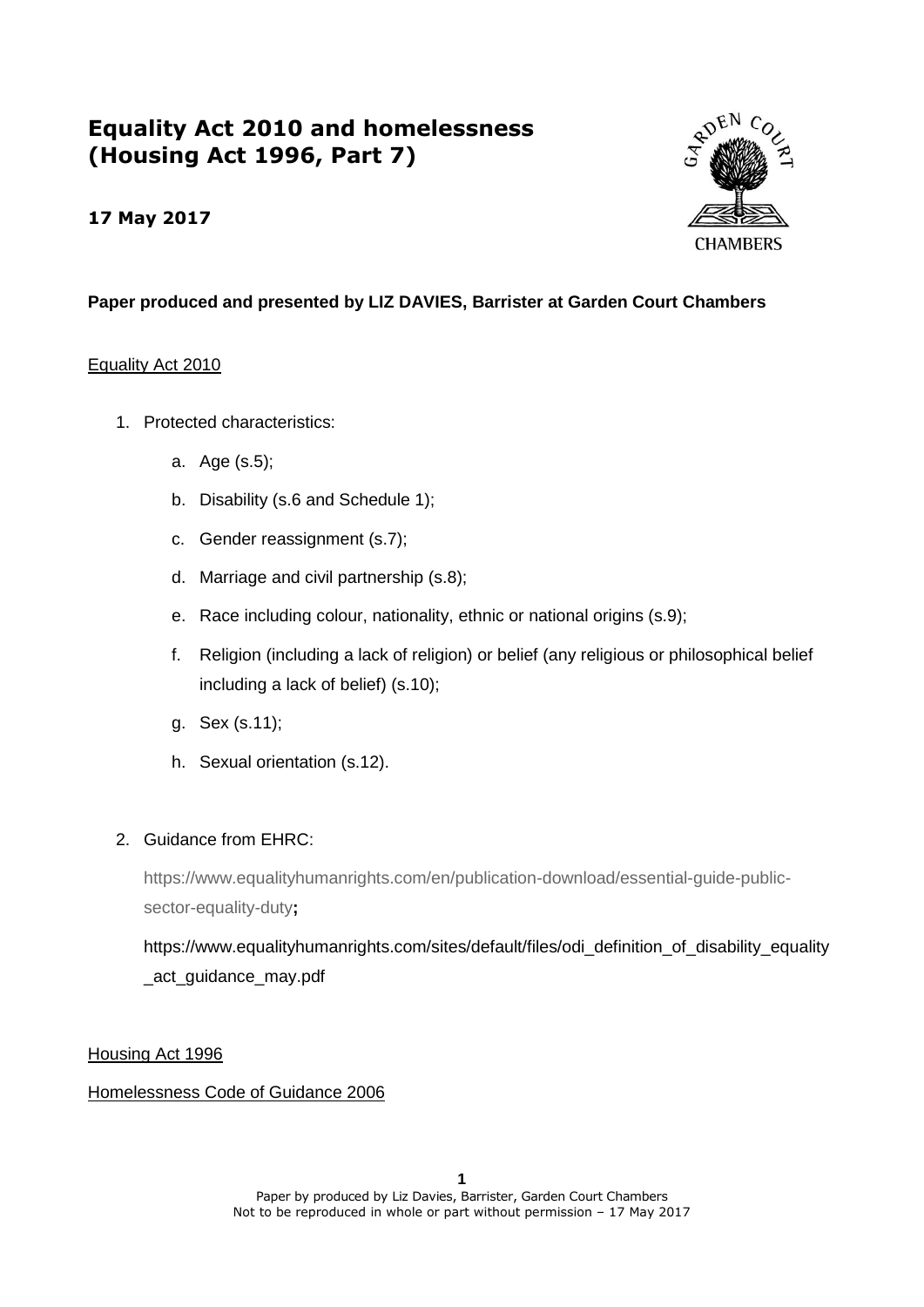3. Introduction para 7: heading "equality and diversity" refers to duty to promote race equality at Race Relations Act 1976 and duty to promise equality for disabled people s.49A Disability Discrimination Act 1995. Also reference to the then forthcoming Equality Act 2006. Para 13: "*housing authorities should ensure that their homelessness strategies and homelessness services comply with existing equality and diversity legislation and new legislation as it comes into force*".

## Consideration in the Courts

## 4. Pieretti v Enfield LBC<sup>1</sup>: Wilson LJ:

*"31 I therefore have no hesitation in concluding that the duty in [s.49A\(1\)](https://login.westlaw.co.uk/maf/wluk/app/document?src=doc&linktype=ref&context=15&crumb-action=replace&docguid=I8E18E870E44E11DA8D70A0E70A78ED65) of the Act of 1995 applies to local authorities in carrying out their functions—all of their functions—under [Pt VII](https://login.westlaw.co.uk/maf/wluk/app/document?src=doc&linktype=ref&context=15&crumb-action=replace&docguid=I296C8CA1E44F11DA8D70A0E70A78ED65) of the Act of 1996. Although others of the five aspects of the duty set out in the subsection could be relevant to the exercise of those functions (Ms Monaghan, for example, refers in this regard to the aspect specified at (a), namely the need to eliminate such discrimination as is unlawful under the Act), I am clear that the substantial effect of my conclusion is in relation to the aspect specified at (d), namely that, in making determinations under [Pt VII](https://login.westlaw.co.uk/maf/wluk/app/document?src=doc&linktype=ref&context=15&crumb-action=replace&docguid=I296C8CA1E44F11DA8D70A0E70A78ED65) in the areas in which a person's disability could be of relevance, a local authority shall "have due regard to … the need to take steps to take account of disabled persons' disabilities". As indicated in [27] above, Mr Rutledge himself identifies three such areas in particular: the priority of need, the intentionality of homelessness and the suitability of accommodation.* 

*32 It was in July 2005 that Brooke L.J. articulated his well-known dictum in the case of [Cramp](https://login.westlaw.co.uk/maf/wluk/app/document?src=doc&linktype=ref&context=15&crumb-action=replace&docguid=I8FBBD4C0E42711DA8FC2A0F0355337E9) , set out in [21] above. It was in December 2006 that [s.49A](https://login.westlaw.co.uk/maf/wluk/app/document?src=doc&linktype=ref&context=15&crumb-action=replace&docguid=I8E18E870E44E11DA8D70A0E70A78ED65) came into force. It follows from my conclusion that his dictum now requires qualification. In circumstances in which a reviewing officer under [s.202](https://login.westlaw.co.uk/maf/wluk/app/document?src=doc&linktype=ref&context=15&crumb-action=replace&docguid=I29848170E44F11DA8D70A0E70A78ED65) (or indeed the initial decision-maker under [s.184](https://login.westlaw.co.uk/maf/wluk/app/document?src=doc&linktype=ref&context=15&crumb-action=replace&docguid=I29725900E44F11DA8D70A0E70A78ED65) ) is not invited to consider an alleged disability, it would be wrong, in the light of [s.49A\(1\)](https://login.westlaw.co.uk/maf/wluk/app/document?src=doc&linktype=ref&context=15&crumb-action=replace&docguid=I8E18E870E44E11DA8D70A0E70A78ED65) , to say that he should consider disability only if it is obvious . On the contrary. He needs to have due regard to the need for him to take steps to take account of it.* 

*33 But the law does not require that in every case decision-makers under [s.184](https://login.westlaw.co.uk/maf/wluk/app/document?src=doc&linktype=ref&context=15&crumb-action=replace&docguid=I29725900E44F11DA8D70A0E70A78ED65) and [s.202](https://login.westlaw.co.uk/maf/wluk/app/document?src=doc&linktype=ref&context=15&crumb-action=replace&docguid=I29848170E44F11DA8D70A0E70A78ED65) must take (active) steps to inquire into whether the person to be subject to the decision is disabled and, if so, is disabled in a way relevant to the decision. That would be absurd. What, then, is the extent of their duty under [s.49A\(1\)\(d\)](https://login.westlaw.co.uk/maf/wluk/app/document?src=doc&linktype=ref&context=15&crumb-action=replace&docguid=I8E18E870E44E11DA8D70A0E70A78ED65) ? No doubt the aspect of the duty* 

<sup>1</sup> [2010] EWCA Civ 1104, [2011] HLR 3, CA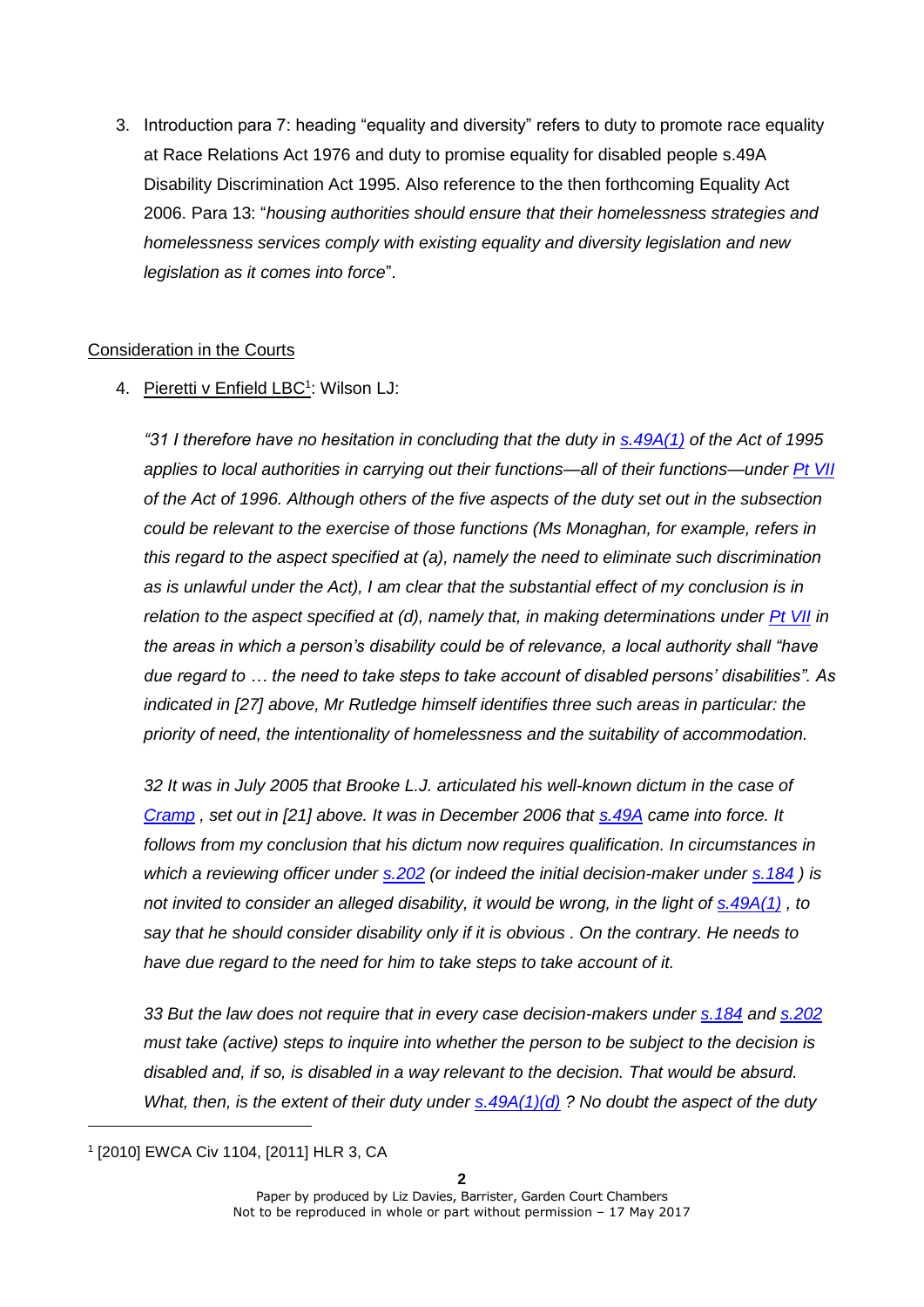*under [s.49A\(1\)](https://login.westlaw.co.uk/maf/wluk/app/document?src=doc&linktype=ref&context=15&crumb-action=replace&docguid=I8E18E870E44E11DA8D70A0E70A78ED65) specified at (d) would have been easier to understand if it had been formulated as "to take due steps to take account of disabled persons' disabilities …". "Due" means "appropriate in all the circumstances" (see [R. \(on the application of Baker\) v](https://login.westlaw.co.uk/maf/wluk/app/document?src=doc&linktype=ref&context=15&crumb-action=replace&docguid=IF85588B0E68B11DCBCD2E3B347C82A0E)  [Secretary of State for Communities and Local Government \[2008\] EWCA Civ 141](https://login.westlaw.co.uk/maf/wluk/app/document?src=doc&linktype=ref&context=15&crumb-action=replace&docguid=IF85588B0E68B11DCBCD2E3B347C82A0E) , per Dyson L.J. at [31]) so the simple task would have been to survey all the circumstances and then to ask what steps it would be appropriate to take in the light of them. Instead, however, the aspect of the duty specified at (d) is to "have due regard to … the need to take" such steps. In [R. \(on the application of Brown\) v Secretary of State for Work and Pensions](https://login.westlaw.co.uk/maf/wluk/app/document?src=doc&linktype=ref&context=15&crumb-action=replace&docguid=I7DAC3940E44811DD843DEF0BC00E461F)  [\[2008\] EWHC 3158 \(Admin\)](https://login.westlaw.co.uk/maf/wluk/app/document?src=doc&linktype=ref&context=15&crumb-action=replace&docguid=I7DAC3940E44811DD843DEF0BC00E461F) the Divisional Court of the Queen's Bench Division (Scott Baker and Aikens L.JJ.) at [84] described the phraseology of [s.49A\(1\)\(d\)](https://login.westlaw.co.uk/maf/wluk/app/document?src=doc&linktype=ref&context=15&crumb-action=replace&docguid=I8E18E870E44E11DA8D70A0E70A78ED65) as "convoluted". The court helpfully proceeded, at [90]–[96], to identify six general principles referable to the duty to have "due regard" in all six of the aspects specified in the subsection, including, secondly, \*61 that it demanded "a conscious approach" and, thirdly, that it should be performed "in substance, with rigour and with an open mind".*

*34 For practical purposes, however, I see little difference between a duty to "take due steps to take account" and the duty under [s.49\(A\)\(1\)\(d\)](https://login.westlaw.co.uk/maf/wluk/app/document?src=doc&linktype=ref&context=15&crumb-action=replace&docguid=I8E18E870E44E11DA8D70A0E70A78ED65) to "have due regard to … the need to take steps to take account". If steps are not taken in circumstances in which it would have been appropriate for them to be taken, i.e. in which they would have been due, I cannot see how the decision-maker can successfully claim to have had due regard to the need to take them."*

## 5. Hotak v Southwark LBC<sup>2</sup>: Lord Neuberger:

*"78 In cases such as the present, where the issue is whether an applicant is or would be vulnerable under [section 189\(1\)\(c\)](https://login.westlaw.co.uk/maf/wluk/app/document?src=doc&linktype=ref&context=36&crumb-action=replace&docguid=I29758D50E44F11DA8D70A0E70A78ED65) if homeless, an authority's equality duty can fairly be described as complementary to its duty under the 1996 Act. More specifically, each stage of the decision-making exercise as to whether an applicant with an actual or possible disability or other "relevant protected characteristic" falls within [section 189\(1\)\(c\)](https://login.westlaw.co.uk/maf/wluk/app/document?src=doc&linktype=ref&context=36&crumb-action=replace&docguid=I29758D50E44F11DA8D70A0E70A78ED65) , must be made with the equality duty well in mind, and "must be exercised in substance, with rigour, and with an open mind". There is a risk that such words can lead to no more than formulaic and high-minded mantras in judgments and in other documents such as [section 202](https://login.westlaw.co.uk/maf/wluk/app/document?src=doc&linktype=ref&context=36&crumb-action=replace&docguid=I29848170E44F11DA8D70A0E70A78ED65) reviews. It is therefore appropriate to emphasise that the equality duty, in the context of an* 

<sup>2</sup> [2015] UKSC 30, [2016] AC 811, SC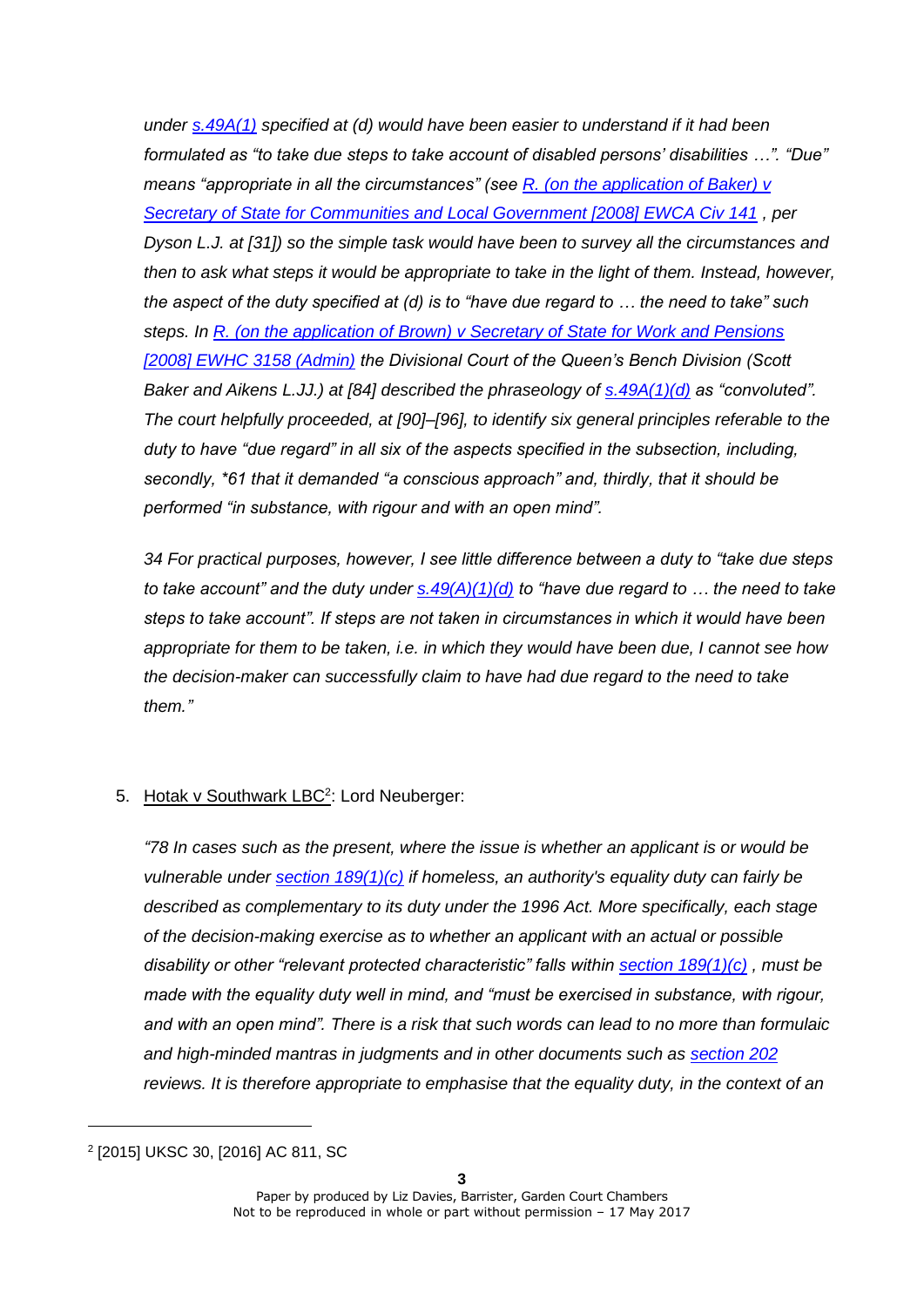*exercise such as a [section 202](https://login.westlaw.co.uk/maf/wluk/app/document?src=doc&linktype=ref&context=36&crumb-action=replace&docguid=I29848170E44F11DA8D70A0E70A78ED65) review, does require the reviewing officer to focus very sharply on (i) whether the applicant is under a disability (or has another relevant protected characteristic), (ii) the extent of such disability, (iii) the likely effect of the disability, when taken together with any other features, on the applicant if and when homeless, and (iv) whether the applicant is as a result "vulnerable".*

*79 Mr Ashley Underwood QC argued that the equality duty added nothing to the duty of an authority or a reviewing officer when determining whether an applicant is vulnerable. I quite accept that, in many cases, a conscientious reviewing officer who was investigating and reporting on a potentially vulnerable applicant, and who was unaware of the fact that the equality duty was engaged, could, despite his ignorance, very often comply with that duty. However, there will undoubtedly be cases where a review, which was otherwise lawful, will*  be held *unlawful because it does not comply with the equality duty. In the [Holmes-](https://login.westlaw.co.uk/maf/wluk/app/document?src=doc&linktype=ref&context=36&crumb-action=replace&docguid=I46798F40F33911DD921BAE7873E7507B)[Moorhouse case \[2009\]](https://login.westlaw.co.uk/maf/wluk/app/document?src=doc&linktype=ref&context=36&crumb-action=replace&docguid=I46798F40F33911DD921BAE7873E7507B) 1 WLR 413 , paras 47–52, I said that a "benevolent" and "not too technical" approach to [section 202](https://login.westlaw.co.uk/maf/wluk/app/document?src=doc&linktype=ref&context=36&crumb-action=replace&docguid=I29848170E44F11DA8D70A0E70A78ED65) review letters was appropriate, that one should not "search for inconsistencies", and that immaterial errors should not have an invalidating effect. I strongly maintain those views, but they now have to be read in the light of the contents of para 78 above in a case where the equality duty is engaged.* 

*80 Ms Karon Monaghan QC supported Ms Mountfield's case that the equality duty would apply in a case where an applicant had a relevant protected characteristic. She also suggested that the effect of [section 15](https://login.westlaw.co.uk/maf/wluk/app/document?src=doc&linktype=ref&context=36&crumb-action=replace&docguid=IC6876912491811DFA52897A37C152D8C) of the 2010 Act was to render unlawful a decision that such an applicant was not vulnerable because he could rely on the support of a third party. I do not accept that submission. Even assuming that it can be said that [section](https://login.westlaw.co.uk/maf/wluk/app/document?src=doc&linktype=ref&context=36&crumb-action=replace&docguid=IC6876912491811DFA52897A37C152D8C)  [15\(1\)\(a\)](https://login.westlaw.co.uk/maf/wluk/app/document?src=doc&linktype=ref&context=36&crumb-action=replace&docguid=IC6876912491811DFA52897A37C152D8C) is satisfied and such a decision amounted to what may be \*843 characterised as prima facie unlawful discriminatory treatment (which I would leave open, not least because it was not fully argued before us or even raised below), it seems to me that the treatment would be lawful pursuant to [section 15\(1\)\(b\)](https://login.westlaw.co.uk/maf/wluk/app/document?src=doc&linktype=ref&context=36&crumb-action=replace&docguid=IC6876912491811DFA52897A37C152D8C) on the basis that it was "a proportionate means of achieving a legitimate aim"[.Section 189\(1\)\(c\)](https://login.westlaw.co.uk/maf/wluk/app/document?src=doc&linktype=ref&context=36&crumb-action=replace&docguid=I29758D50E44F11DA8D70A0E70A78ED65) is part of a scheme whose aim is to assist homeless people generally, and in particular to allocate the scarce resource of accommodation available to an authority to particular classes of homeless people. In [section 189\(1\)](https://login.westlaw.co.uk/maf/wluk/app/document?src=doc&linktype=ref&context=36&crumb-action=replace&docguid=I29758D50E44F11DA8D70A0E70A78ED65) , Parliament has decided the principles by reference to which that allocation is to be effected, and those principles cannot possibly be described as unreasonable. When an authority assesses what support and care would be available to an applicant with a relevant protected characteristic, and whether that would, as it were, take him out of [section](https://login.westlaw.co.uk/maf/wluk/app/document?src=doc&linktype=ref&context=36&crumb-action=replace&docguid=I29758D50E44F11DA8D70A0E70A78ED65)  [189\(1\)\(c\)](https://login.westlaw.co.uk/maf/wluk/app/document?src=doc&linktype=ref&context=36&crumb-action=replace&docguid=I29758D50E44F11DA8D70A0E70A78ED65) , it is simply putting Parliament's decision into effect."*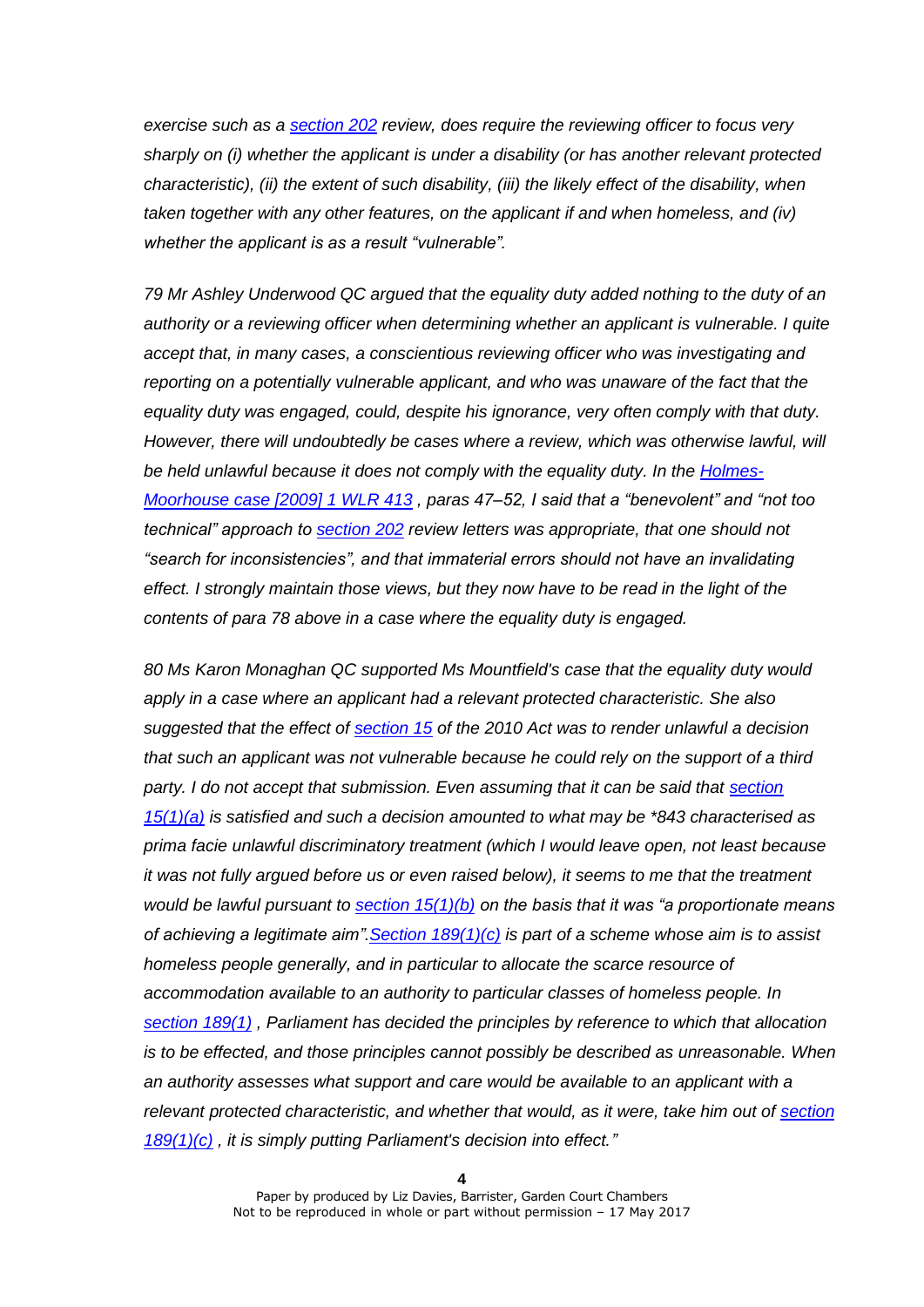- 6. Wilson v Birmingham City Council<sup>3</sup>: A refused a final offer of accommodation on the eighth floor and the local authority discharged duty. She sought a review. On 29 October 2014, the reviewing officer wrote to the appellant to notify her that he was minded to find that the eighth floor flat was suitable, notwithstanding her children's fear of heights. He also stated that there was no information to suggest that any member of her household had a disability. The appellant did not respond to this letter and, on 7 November 2014, the officer issued his decision that the eighth floor flat was suitable for the appellant and her children and that her refusal of the offer had brought the authority's duty under s.193(2) to an end. The appellant appealed to the county court. Prior to the hearing, a psychiatrist assessed the younger son as being autistic and suffering from a fear of heights and lifts with the consequence that he experienced panic attacks when entering a lift or looking out of a window in a tall building. A circuit judge allowed the appeal, holding that the evidence available to the reviewing officer raised a real possibility that the younger son had a mental disability so that he should have made further enquiries about the son's medical condition to satisfy the public sector equality duty in s.149 of the Equality Act 2010 .
- 7. Sales LJ said:

"*Mr Carter sought to suggest that a combination of the information provided by Ms Wilson in the Homeless Decision Review Form and in the telephone interview on 10 October ought to have raised in Mr Kennelly's mind that there was a "real possibility" (to use Wilson LJ's language) that Romareo had a disability for the purposes of the 2010 Act. I do not agree. By the time Mr Kennelly took the final decision on 7 November, he had gone through a process of inquiry which allowed him rationally to decide that, whatever might have been the position at the start of his investigation, there was no real possibility at the end of it, on the information available, that either child had a disability for the purposes of the 2010 Act. In the absence of any indication that Ms Wilson thought that any issue of such gravity had arisen as to need her to address it by seeking any professional advice or diagnosis, Mr Kennelly could rationally assess the position to be one where the children's fear of heights* 

<sup>3</sup> [2016] EWCA Civ 1137, [2017] HLR 4, CA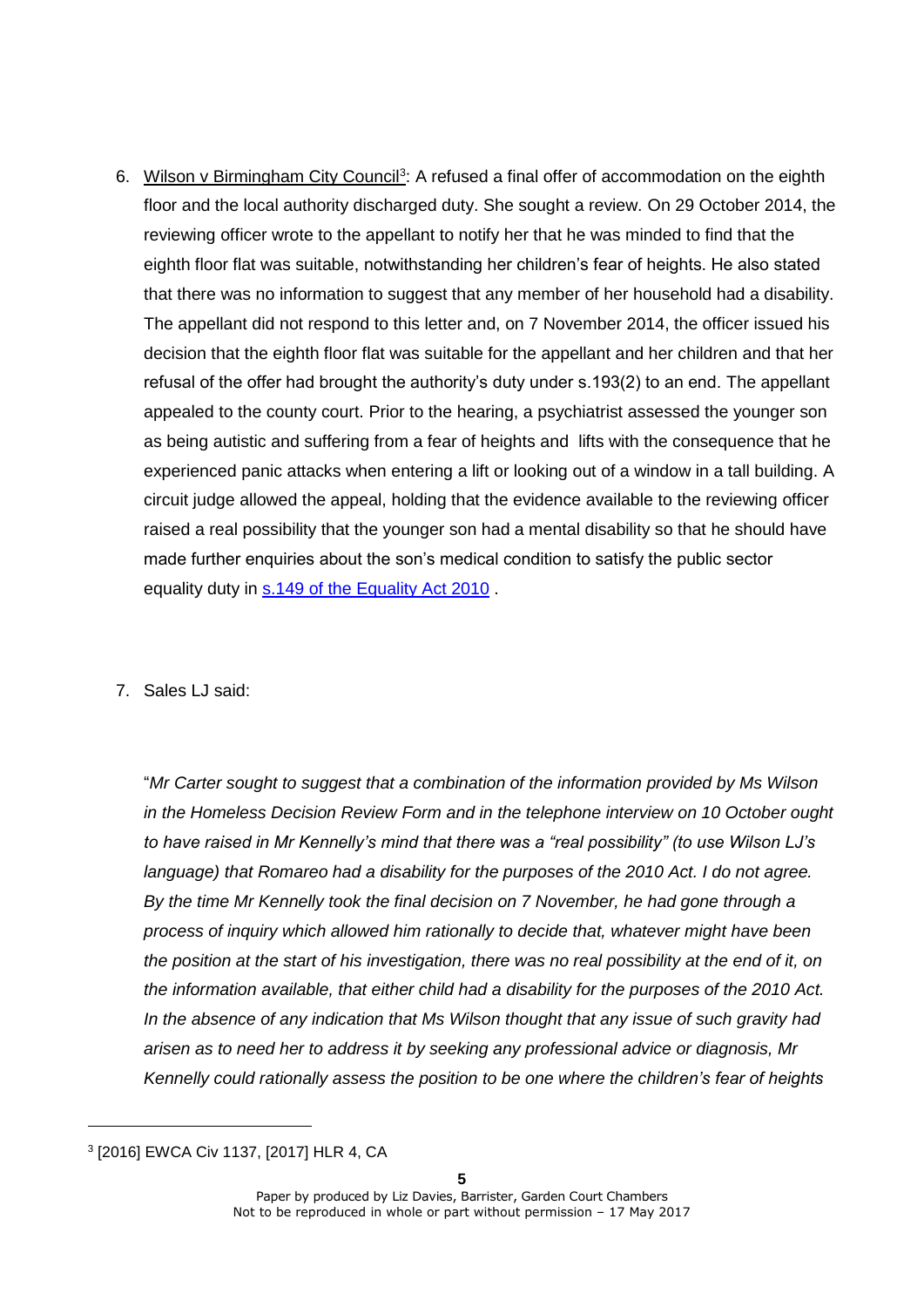*was within the normal spectrum and not indicative of any possibility that they had a disability within the meaning set out in the 2010 Act.*

*The rationality of that conclusion is underwritten, in particular, by the fullness of the reasons set out by Mr Kennelly in his "minded to find" letter of 29 October, in which in effect he explained that he considered that the children's fear of heights was within the normal range and hence that they did not have a disability. His explanation was not in technical language and I think was readily understandable by an ordinary person. Ms Wilson must have understood that if she wished to contest that assessment or could point to anything which indicated that it was wrong, and that in fact Romareo's fear of heights was something outside the normal range, now was the time to do so. Yet she did not respond to that letter to contest Mr Kennelly's assessment, despite the invitation to do so.*

*Hence by the time of the final review decision by Mr Kennelly on 7 November, he had correctly focused on the question of the difficulties experienced by Ms \*51 Wilson's children owing to their fear of heights; he had taken reasonable steps according to the Khatun standard to gather information on that topic (including by asking Ms Wilson for anything further she could bring forward); and he had concluded—and concluded rationally—that there was no real possibility that either of the children was disabled for the purposes of the 2010 Act. According to the guidance given by Wilson LJ in Pieretti , therefore, by 7 November Mr Kennelly was not subject to any further obligation of investigation by virtue of [s.149](https://login.westlaw.co.uk/maf/wluk/app/document?src=doc&linktype=ref&context=55&crumb-action=replace&docguid=IC6AA5A63491811DFA52897A37C152D8C) of the 2010 Act.* 

*In my view, with respect to the judge, he erred at [13] of his judgment in his application of the Pieretti guidance in the context of this case. He applied his own judgment to the question whether there was a real possibility of there being mental disability (holding that there was), rather than asking the correct question, which was whether Mr Kennelly could rationally conclude by the end of his investigation that there was no real possibility of either child having a mental disability*."

8. Hackney LBC v Haque<sup>4</sup> the parties agreed that the Public Sector Equality Duty was engaged in suitability reviews. The parties were not in agreement however as to how the

<sup>4</sup> [2017] EWCA Civ 4, [2017] HLR 14, CA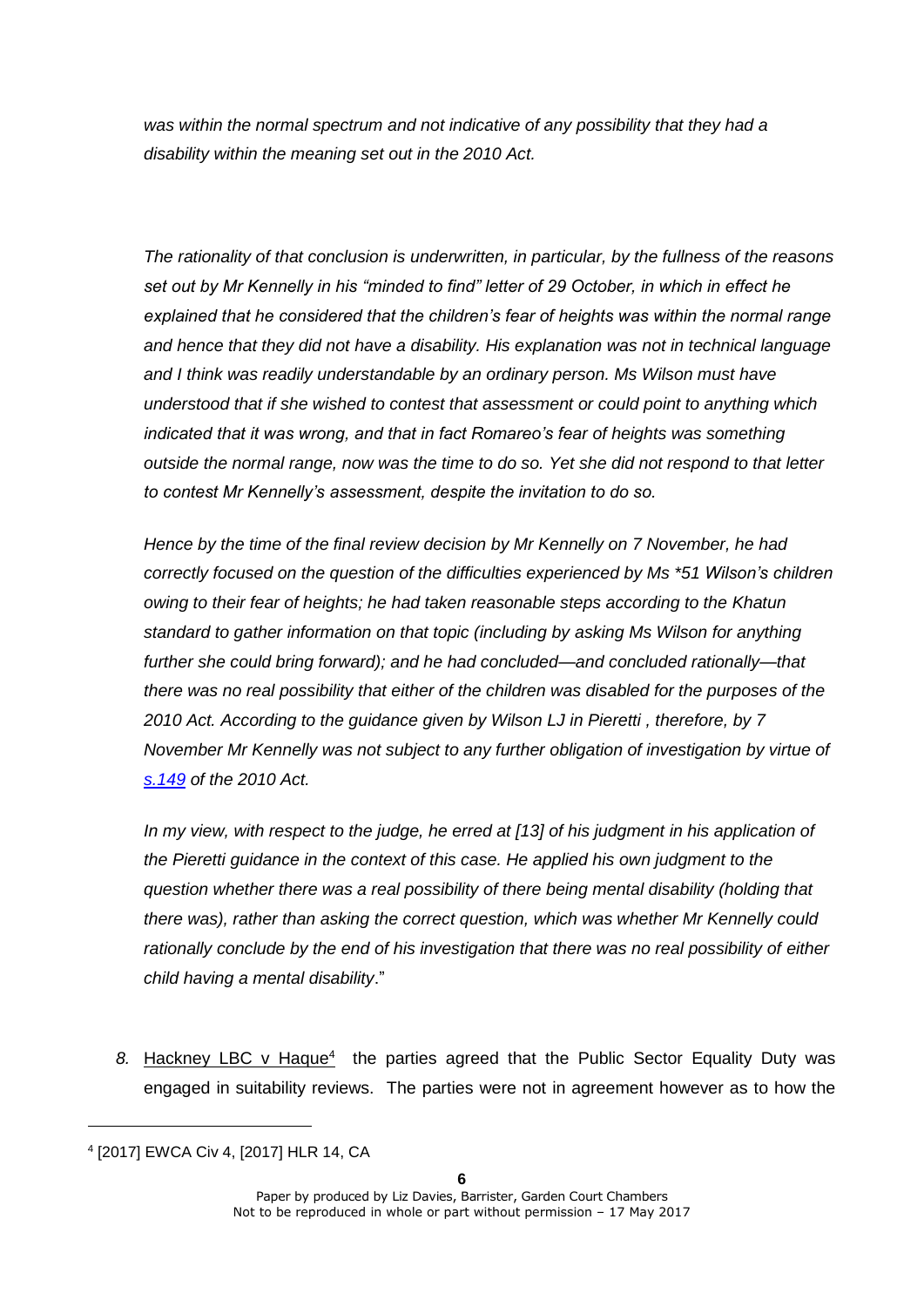duty should be complied with. Mr Haque was a disabled person who was unintentionally homeless and was in priority need. He suffered severe back and neck problems which had resulted in depression. The local authority had provided him with temporary accommodation, to meet its duties under the Housing Act 1996 s.193. The accommodation comprised a single room on the third floor of a hostel. The respondent complained that it was unsuitable because its small size exacerbated his back condition; the "no visitors" policy isolated him and exacerbated his depression, and as there were no on-site laundry facilities. The local authority reviewing officer, Mr Banjo, concluded that the room was suitable for his needs. He found that the room was an adequate size, it was accessible by a lift, and the respondent could meet friends outside the hostel. The reviewing officer also stated that the "no visitors" policy could be relaxed to allow friends to collect and return the respondent's laundry from a nearby launderette.

- 9. HHJ Luba QC concluded that the reviewing officer should have spelt out that the protected characteristic of disability had been established, that the public sector equality duty was applicable and the effect the duty had on the exercise of his review function. He therefore quashed the reviewing officer's decision.
- 10. The Court upheld Hackney's appeal on the basis that the lower court was wrong to require reviewing officers in every case to spell out in express terms reasoning about whether an applicant does or does not have a protected characteristic, whether the PSED duty is in play and if so with what precise effect, even though the adoption of such a disciplined approach may in many cases put the issue of compliance with the PSED beyond reasonable doubt.
- 11. The Court sought to limit the 4 stage test identified in Hotak to vulnerability cases and provided different guidelines to suitability reviews.
- 12. A 6 stage test was recommended for officers considering the suitability of a property where an applicant had raised medical issues. In Mr Haque's case, it was put as follows:

i) A recognition that Mr Haque suffered from a physical or mental impairment having a substantial and long term adverse effect on his ability to carry out normal day to day activities; i.e. that he was disabled within the meaning of EA s. 6, and therefore had a protected characteristic.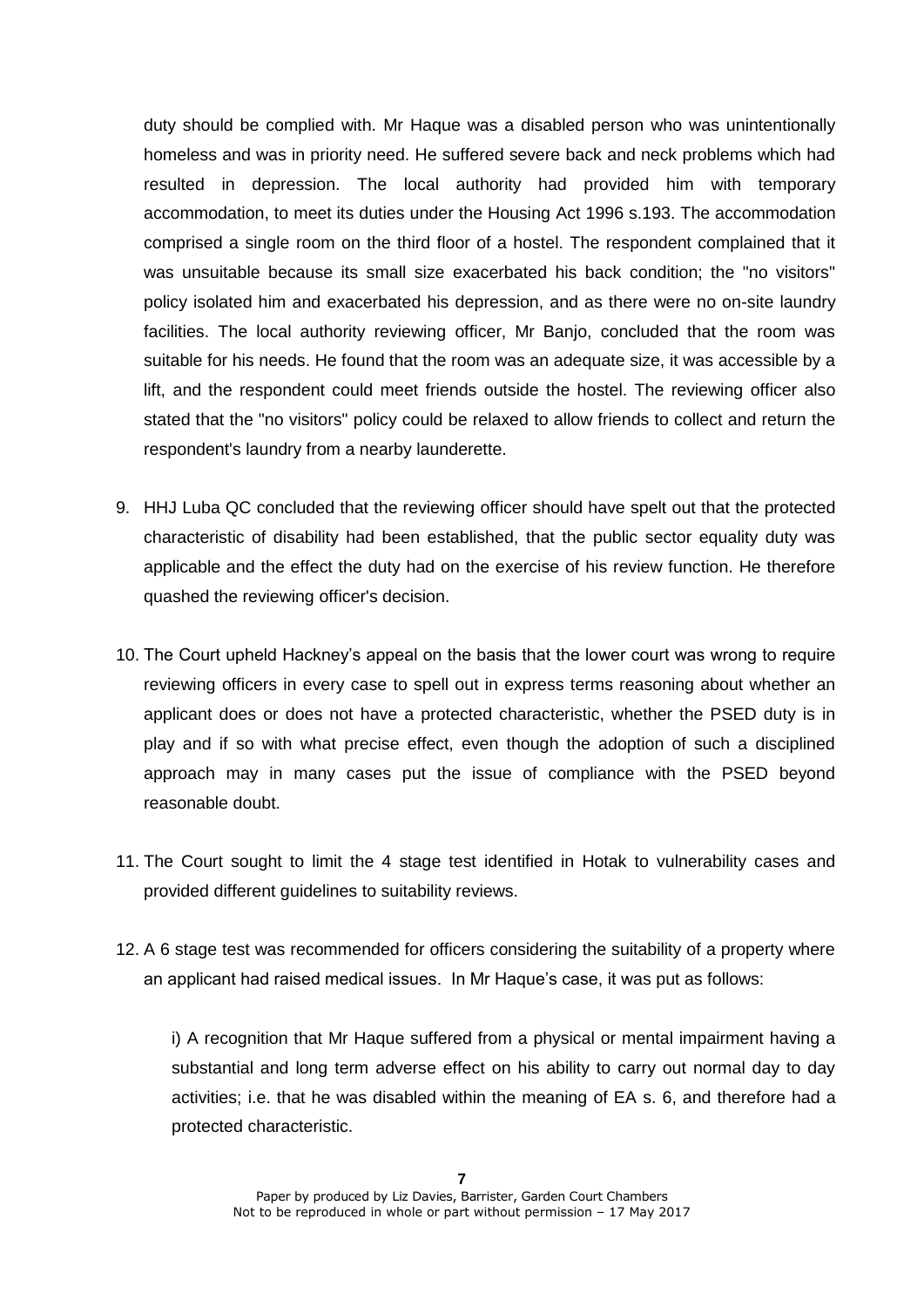ii) A focus upon the specific aspects of his impairments, to the extent relevant to the suitability of Room 315 as accommodation for him.

iii) A focus upon the consequences of his impairments, both in terms of the disadvantages which he might suffer in using Room 315 as his accommodation, by comparison with persons without those impairments (see s. 149(3)(a)).

iv) A focus upon his particular needs in relation to accommodation arising from those impairments, by comparison with the needs of persons without such impairments, and the extent to which Room 315 met those particular needs: see s. 149(3)(b) and (4).

v) A recognition that Mr Haque's particular needs arising from those impairments might require him to be treated more favourably in terms of the provision of accommodation than other persons not suffering from disability or other protected characteristics: see s. 149(6).

vi) A review of the suitability of Room 315 as accommodation for Mr Haque which paid due regard to those matters.

*13.* The Court held that, contrary to the views of the lower court, there were no set standard of reasons was needed to show compliance with the PSED – it was fact dependent . Further the EA 2010 imposed no separate requirement to give reasons, the normal duty under s.203(4)(a) applied*.*

## Outstanding issues

## Protected characteristic as precedent fact and/or subject of inquiries?

*14.* Following on from Wilson, is it right that it is for local authority to decide whether or not someone is disabled (or has another protected characteristic)? Should the issue of whether or not a person is a disabled person be a precedent fact for the Court to determine rather than something which may or may not call for the making of inquiries by the local housing authority? Courts will be very reluctant to hear or determine evidence as to whether or not someone is - objectively - a disabled person: Bubb v Wandsworth LBC<sup>5</sup>.

<sup>5</sup> [2011] EWCA Civ 1285, [2012] HLR 13, CA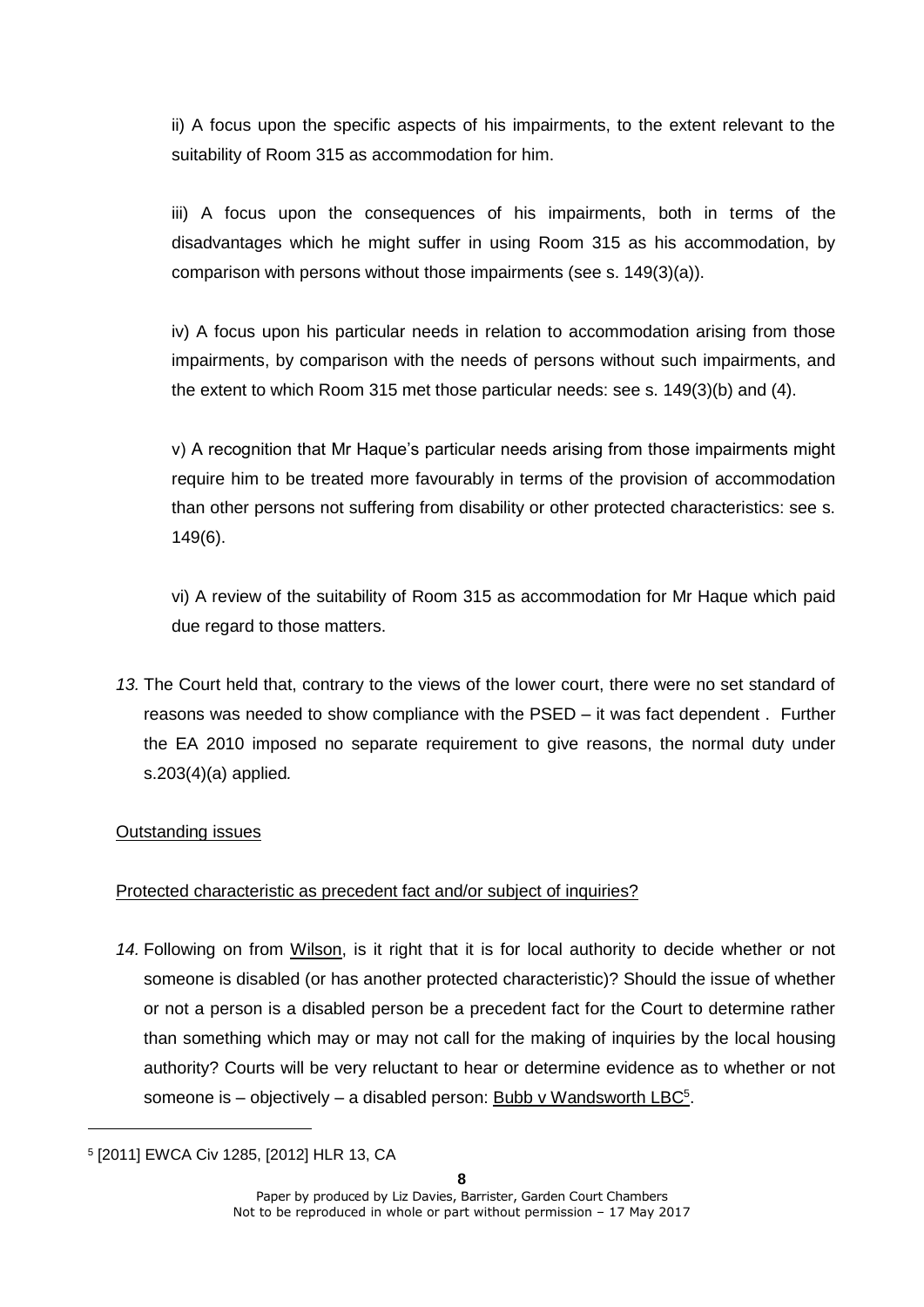- 15. Alternatively, once the issue of a protected characteristic is raised as a possibility, surely it is incumbent on a local authority to make all necessary inquiries and decide? How should the local housing authority conduct its inquiries?
- *16.* Note Elias LJ in R (Hurley & Moore) v Secretary of State for Business, Innovation & Skills: *"Provided the court is satisfied that there has been a rigorous consideration of the duty, so that there is a proper appreciation of the potential impact of the decision on equality objectives and the desirability of promoting them, then as Dyson L.J. in Baker (at [34]) made clear, it is for the decision maker to decide how much weight should be given to the various factors informing the decision. The concept of "due regard" requires the court to ensure that there has been a proper and conscientious focus on the statutory criteria, but if that is done, the court cannot interfere with the decision simply because it would have given greater weight to the equality implications of the decision than did the decision maker. In short, the decision maker must be clear precisely what the equality implications are when he puts them in the balance, and he must recognise the desirability of achieving them, but ultimately it is for him to decide what weight they should be given in the light of all relevant factors."* [77] – [78].

## Relevance of medication/other treatment

- *17.* Definition of disability: note that para 5, Schedule 1 Equality Act states: "*An impairment is to be treated as having a substantial adverse effect on the ability of the person concerned to carry out normal day-to-day activities if—*
	- *(a) measures are being taken to treat or correct it, and*
	- *(b) but for that, it would be likely to have that effect.*"
- 18. In other words, disability should be considered regardless of treatment eg medication.
- 19. Contrast that with the well-known paragraph in Hotak on "vulnerable": *"As Lord Wilson JSC pointed out, this conclusion is supported by considering an applicant with a physical or*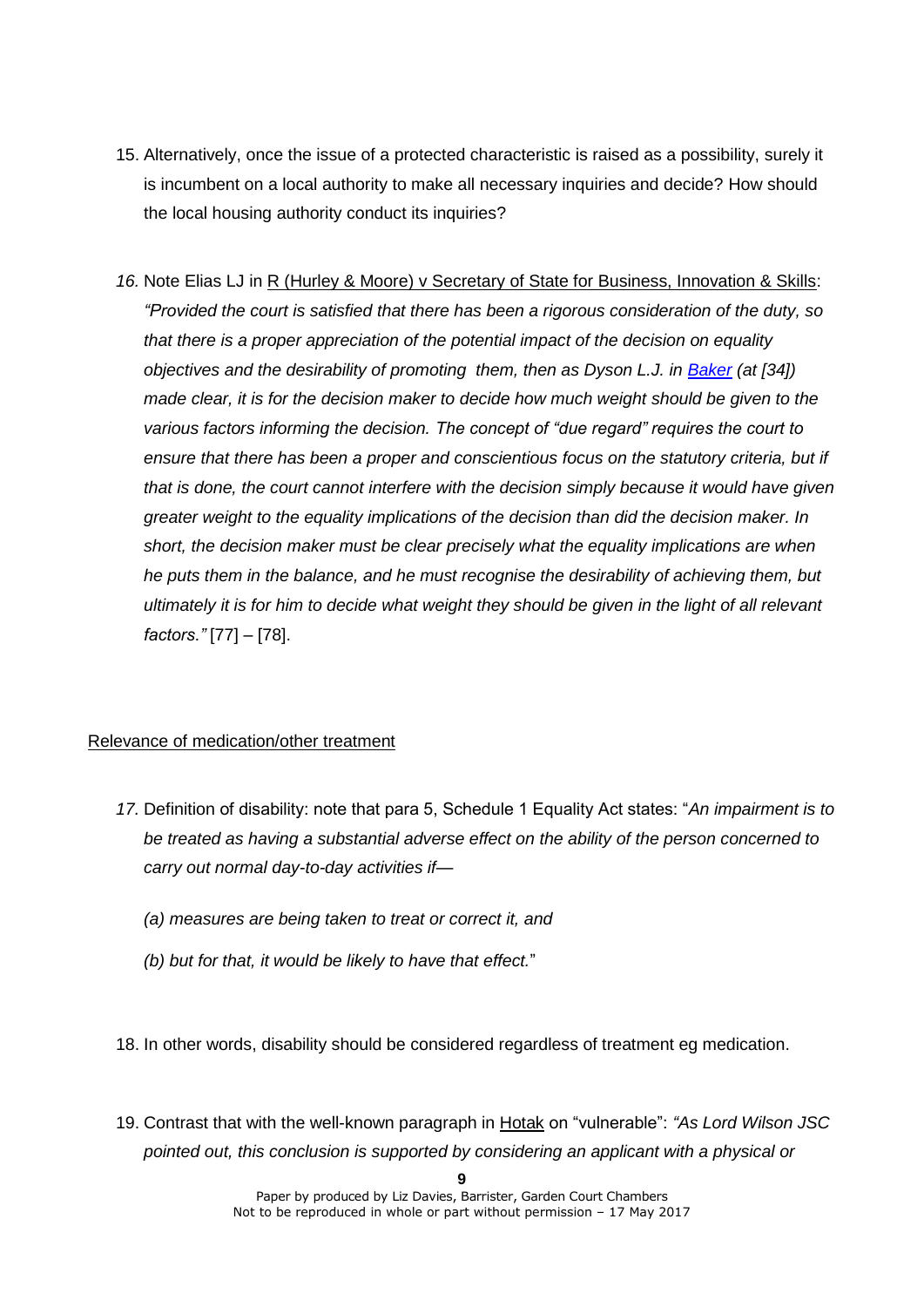*mental condition which, if not treated, would render him vulnerable, but which can be satisfactorily treated by regular medication. If such an applicant, when homeless, would be perfectly capable of visiting a doctor to obtain a prescription and a pharmacist to collect his medication, and then of administering the medication to himself, it would be unrealistic to describe him as "vulnerable", when compared with an ordinary person when homeless*." [64].

20. It follows that the availability of medication is relevant to the evaluative assessment of whether or not someone is vulnerable. However, that person may still be a disabled person (assessment ignoring the alleviating effects of medication). The local housing authority would then have to balance the availability of medication with the finding that someone is disabled when deciding whether or not that person is vulnerable.

## Whole range of protected characteristics

- 21. Protected characteristics not just disability. Two cases on gender:
	- a. Barrett v Westminster City Council<sup>6</sup>: woman submitted that she was at particular risk of sexual violence;
	- b. MQ v Southwark LBC: appeal against review decision that woman not vulnerable. Her solicitors had submitted that she was a disabled person and also that, given her experience of sexual violence, she was terrified of being street homeless. The Respondent found in its s.203 review decision that the Appellant was a disabled person but also that she was not vulnerable. HHJ Walden-Smith held that the decision was not clear as to whether the Respondent had considered the extent of that disability, the likely effect of that disability together with her other personal circumstances, and whether she was vulnerable as a result. She quashed the review decision on that ground, and also held that the Respondent had failed to consider that the Appellant's gender was a protected characteristic.
- 22. Don't forget: age, gender reassignment, race, religion. Suitability of accommodation near an abattoir? Age &/or gender reassignment potentially relevant to issue of vulnerable.

<sup>6</sup> (2015} Legal Action February 2016, Central London County Court

Paper by produced by Liz Davies, Barrister, Garden Court Chambers Not to be reproduced in whole or part without permission – 17 May 2017